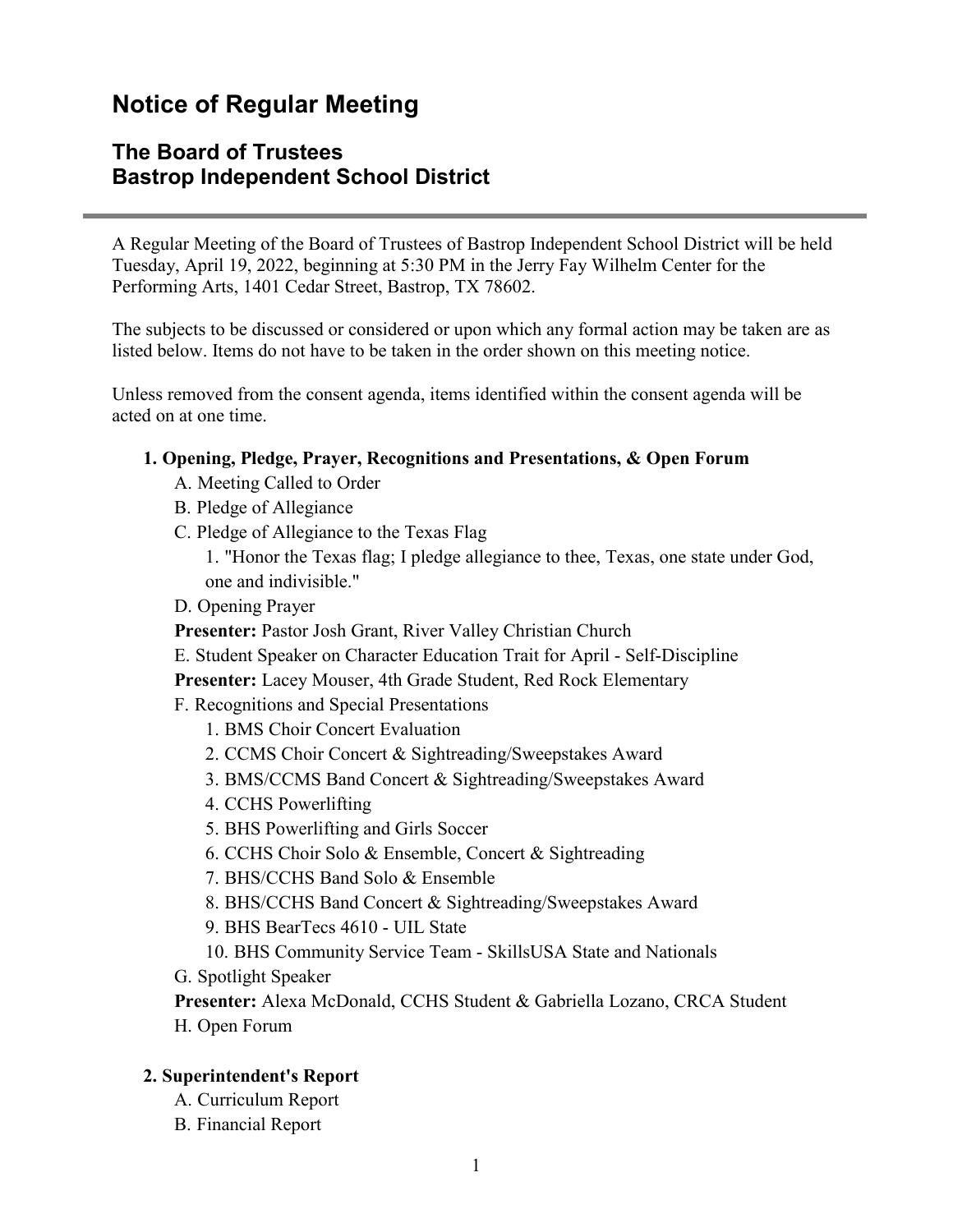1. Delinquent Tax Report

**Presenter:** Noe Reyes

2. Budget Update

**Presenter:** Dina Edgar

C. Administrative Services and Human Resources Report

- D. Operations Department Report
- E. Police Department Report
- F. Communications / Community Relations Report
	- 1. Bond Update

**Presenter:** American Constructors/Stantec

## **3. Consent Agenda**

- A. Consider Approval of Minutes of March 8, 2022
- B. Consider Approval of Bids
	- 1. Consider Approval of External Audit Services RFP #2018-07 Renewal
	- 2. Consider Approval for Food Service Management Contract BA06-2021 Aramark
	- Renewal
	- 3. Consider Approval for BHS and CCHS Yearbooks RFP #BA06-2022
	- 4. Miscellaneous Construction Contracted Services RFP #BA05-2022

C. Consider Approval of TASB Risk Management Fund Interlocal Participation Agreement

- D. Consider Approval of Tax Refunds
- E. Consider Approval of Designated Contract Renewal and Resignation Days
- F. Consider Approval of Instructional Materials Allotment & TEKS Certification Form

## **4. Action Items**

A. Consider Approval of Memorandum of Understanding between Bastrop ISD and Yerico Manufacturing for PTECH Manufacturing Academy **Presenter:** Amanda Brantley

B. Consider Approval of Proclamation 2022 PE Instructional Materials **Presenter:** Emily Bain

C. Consider Approval of 2022 Strategic Plan **Presenter:** Dr. Kristi Lee

## **5. Information Items**

- A. Board of Trustees Calendar of Events
- B. Enrollment
- C. Single Budgeted Purchases More than \$50,000
- D. Report on Board Member Continuing Education Hours

**Presenter:** President Mutschink